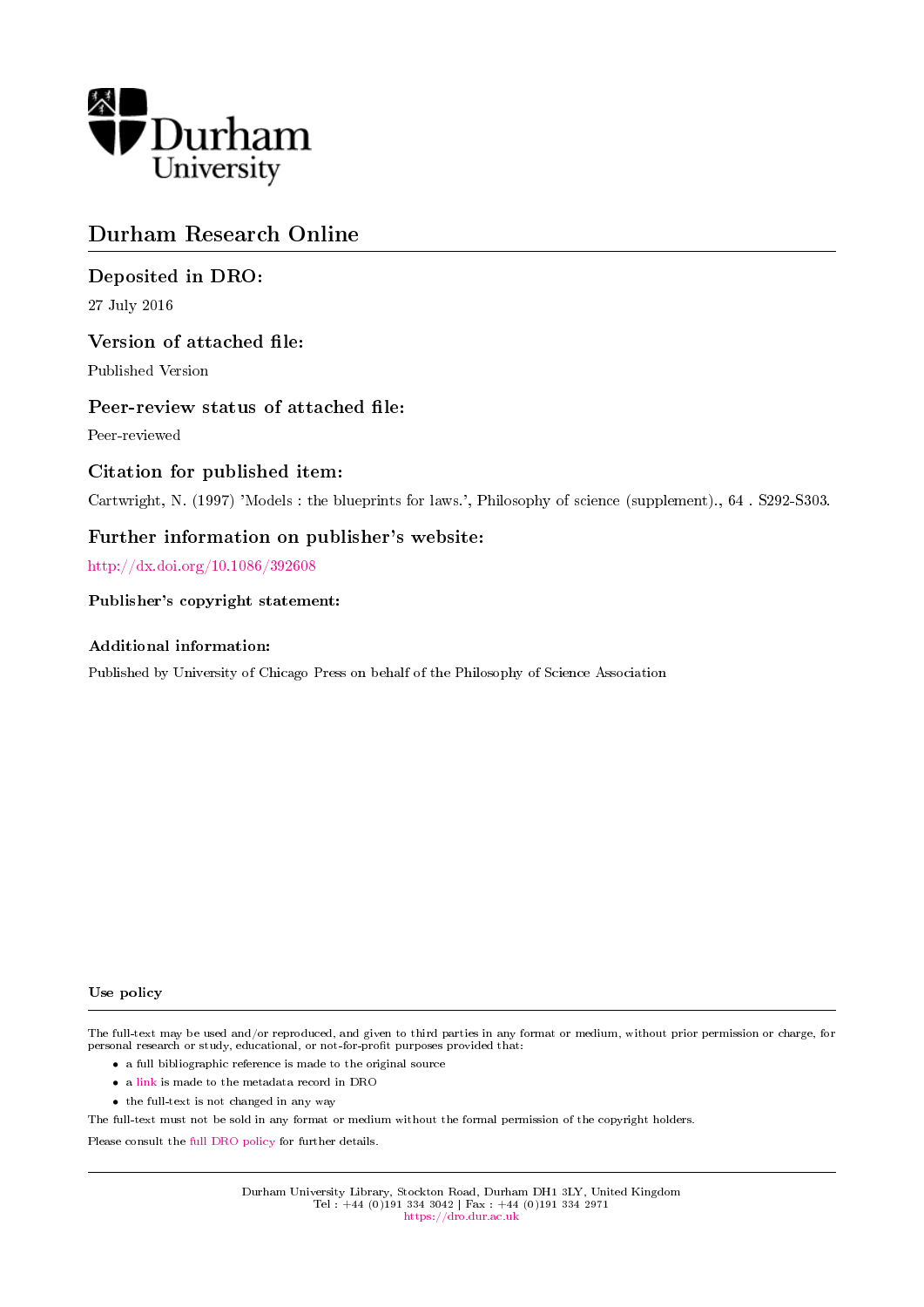

# Durham Research Online

## Deposited in DRO:

27 July 2016

#### Version of attached file:

Published Version

#### Peer-review status of attached file:

Peer-reviewed

### Citation for published item:

Cartwright, N. (1997) 'Models : the blueprints for laws.', Philosophy of science (supplement)., 64 . S292-S303.

#### Further information on publisher's website:

<http://dx.doi.org/10.1086/392608>

#### Publisher's copyright statement:

#### Additional information:

Published by University of Chicago Press on behalf of the Philosophy of Science Association

#### Use policy

The full-text may be used and/or reproduced, and given to third parties in any format or medium, without prior permission or charge, for personal research or study, educational, or not-for-profit purposes provided that:

- a full bibliographic reference is made to the original source
- a [link](http://dro.dur.ac.uk/19364/) is made to the metadata record in DRO
- the full-text is not changed in any way

The full-text must not be sold in any format or medium without the formal permission of the copyright holders.

Please consult the [full DRO policy](http://dro.dur.ac.uk/policies/usepolicy.pdf) for further details.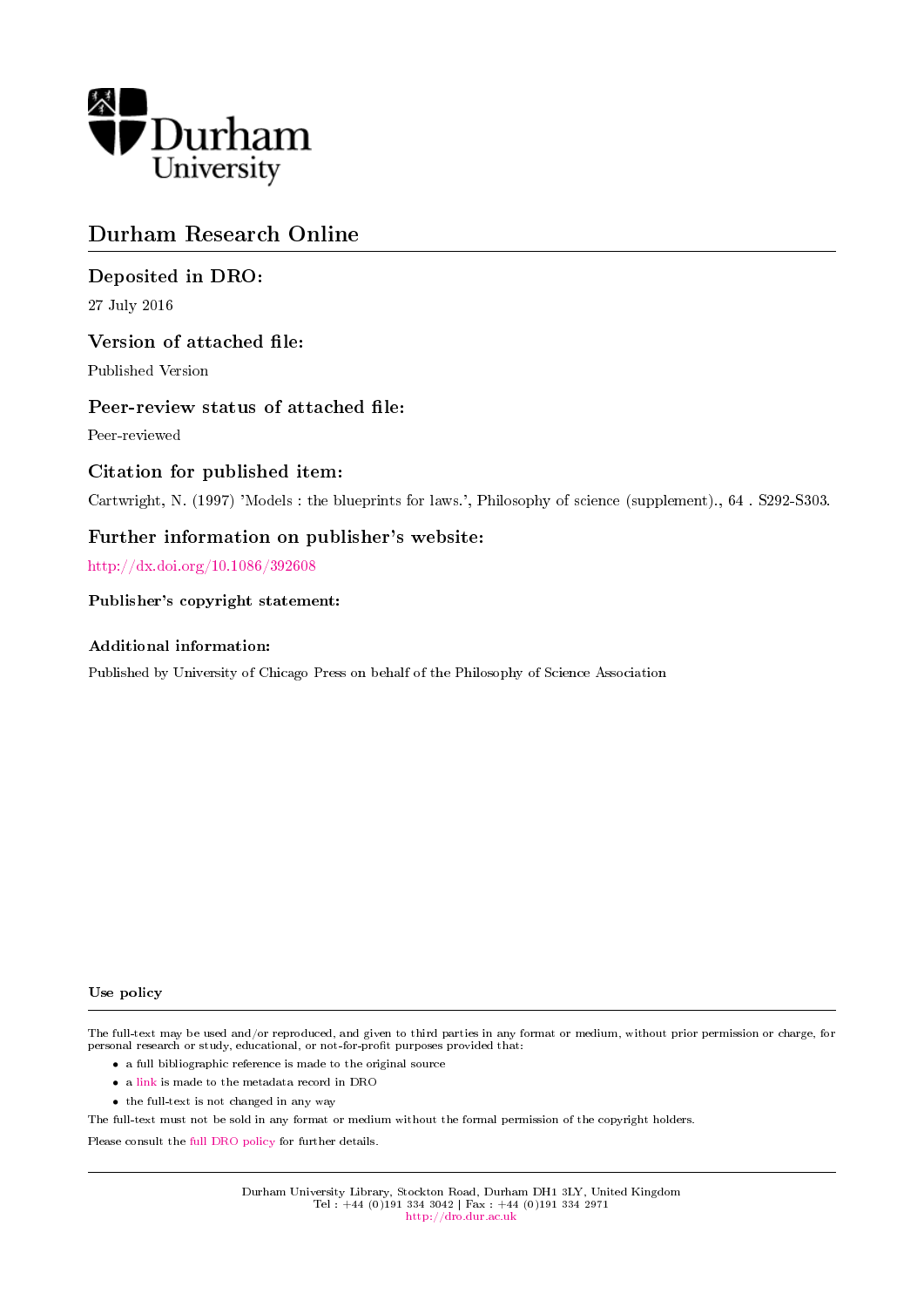# **Models: The Blueprints for Laws**

**Nancy Cartwright<sup>†</sup>** 

**London School of Economics and Political Science** 

**In this paper the claim that laws of nature are to be understood as claims about what necessarily or reliably happens is disputed. Laws can characterize what happens in a reliable way, but they do not do this easily. We do not have laws for everything occurring in the world, but only for those situations where what happens in nature is represented by a model: models are blueprints for nomological machines, which in turn give rise to laws. An example from economics shows, in particular, how we use-and how we need to use-models to get probabilistic laws.** 

**1. Three Theses About Models And Laws. Margaret Morrison has taught us to think of models as mediators. They mediate between our various parcels of general and specific scientific knowledge and the world that that knowledge is about. Here I want to explain one of the principal mediating roles that models serve. Models show us, I shall argue, where laws of nature come from and how we can produce new ones. This way of putting the claim is tied to the standard, so-called 'empiricist', account of what laws are, the account that tells us that laws describe what regularly and reliably happens. If that is what we mean by a 'law' in science, then laws are few and far between-and that reflects the fact that what they are supposed to represent is scarce. It takes very special arrangements, properly shielded, repeatedly started up, and running without hitch, to give rise to a law; it takes what I call a 'nomological machine'. My claim then is that models serve as blueprints for nomological machines.** 

**There are three separate theses involved in this claim. The first is that** 

**tDepartment of Philosophy, Logic and Scientific Method, London School of Economics and Political Science, Houghton Street, London WC2 2AE, UK.** 

**<sup>{</sup>Research for this paper was supported by the project "Modelling in Physics and Economics" at the LSE. Towfa Shomar was a great aid in both the research and production of the paper.** 

**Philosophy of Science, 64 (Proceedings) pp. S292-S303. 0031-8248/97/64supp-0027\$0.00 Copyright 1997 by the Philosophy of Science Association. All rights reserved.**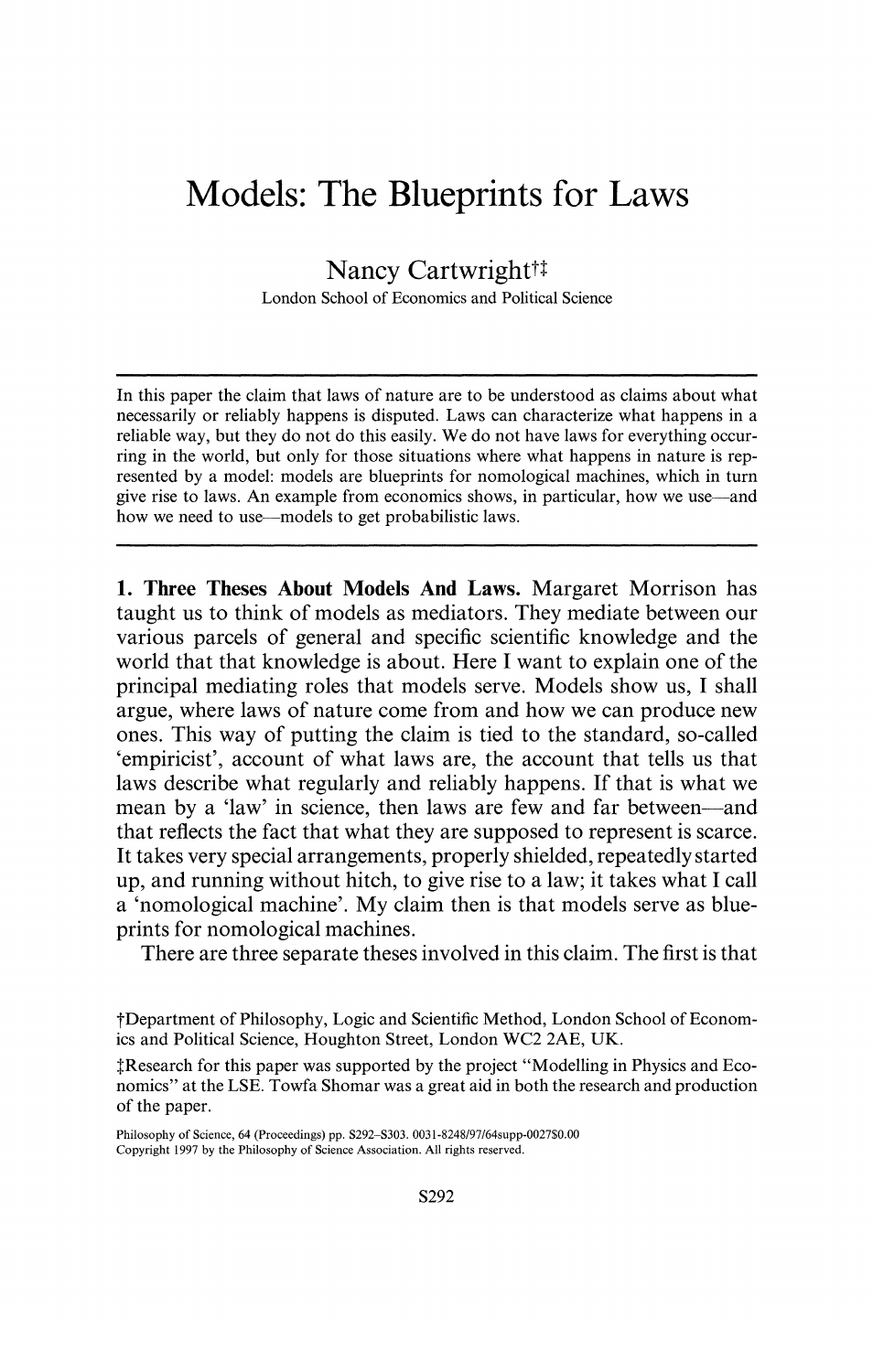**the general scientific knowledge that we use to construct models is not knowledge of laws. This is a familiar thesis from me. I began my career by arguing that the laws of physics lie (Cartwright 1983). That was on the assumption that what we call laws in physics really are laws in the sense I grew up with: claims about what necessarily or reliably happens. Ever since then I have been looking for an alternative philosophical account of laws closer to the way law claims are expressed and more responsive to the way they are used, an account that would give them a more reputable status. I shall not pursue this first thesis now.** 

**The second thesis is my chief focus here. It is hard to get a law in nature. One of the principal functions that models serve is to represent those very special circumstances where laws arise. This is not a new thesis either. I have been building up the case for it already in a number of places (Cartwright 1994, 1995, 1996, 1997). But the focus of my discussion so far has been deterministic and causal laws. Here I shall try to show how we use-and how we need to use-models to get probabilistic laws.** 

**The third thesis is that there are no laws to be represented outside the highly structured arrangements that are well characterized as**  *nomological machines.* I shall lay out this thesis briefly in §3 and §4 in **order to highlight how important models are. Models matter because they represent for us just those peculiar situations where nature is reliable.** 

**2. Where Probabilities Come From. Ian Hacking, in Logic of Statistical Inference, taught that probabilities are characterized relative to chance set-ups and do not make sense without them. My discussion is an elaboration of his claim. A chance set-up is a nomological machine for probabilistic laws, and our description of it is a model that works in the same way as a model for deterministic laws (like the Copernican model of the planetary system that gives rise to Kepler's laws). A situation must be like the model both positively and negatively-it must have all the relevant characteristics featured in the model and it must have no significant interventions to prevent it operating as envisaged before we can expect repeated trials to give rise to events appropriately described by the corresponding probability.** 

**2.1. An Example from Wesley Salmon. I begin with an example familiar to philosophers of science: Wesley Salmon's argument that causes can decrease as well as increase the probability of their effects (Salmon 1971). Salmon considered two causes of a given effect, one highly effective, the other much less so. When the highly effective cause is present, he imagined, the less effective one is absent, and vice versa.**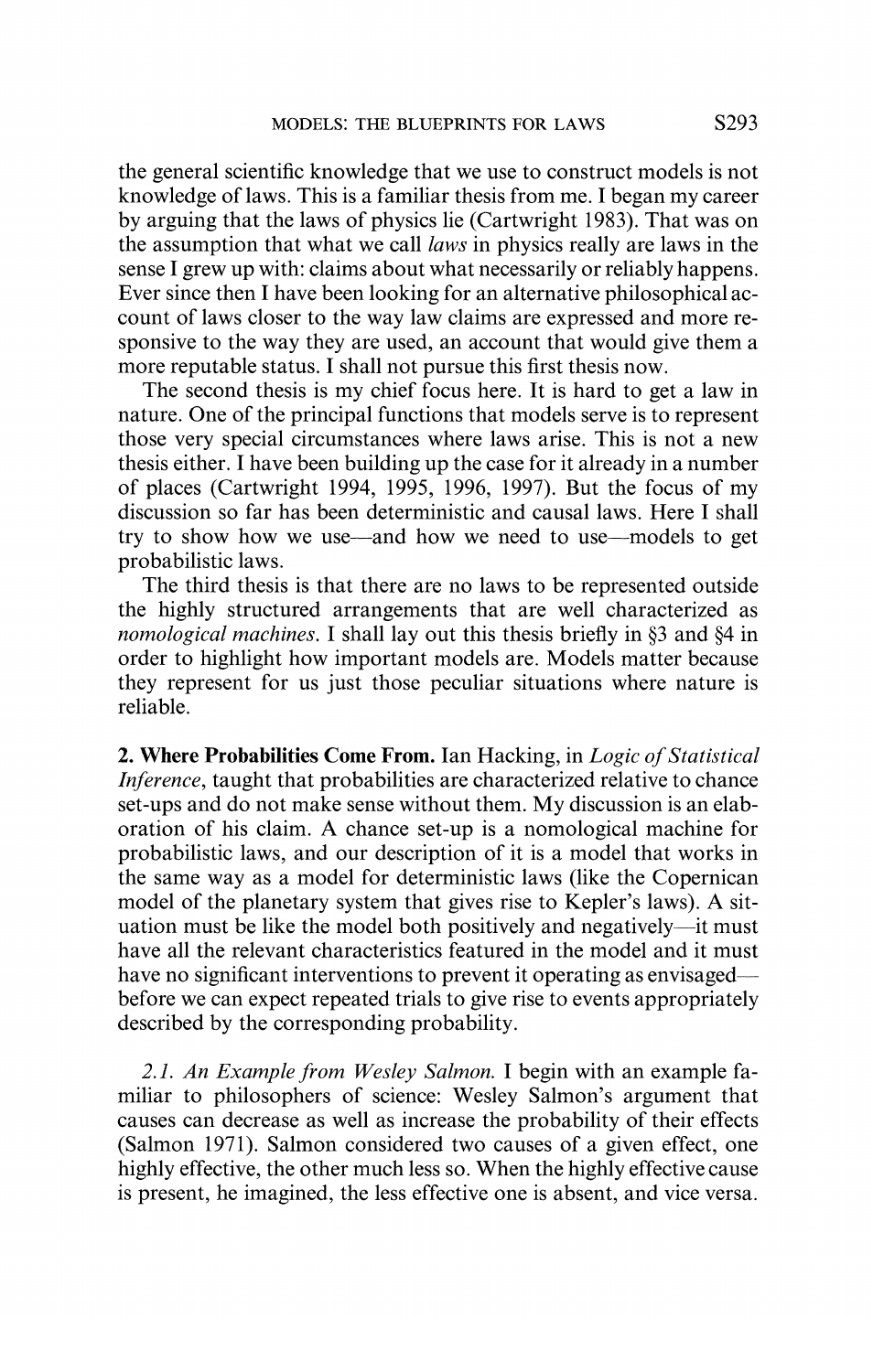**Thus the probability of the effect goes down when the less effective cause is introduced even though it is undoubtedly the cause of the effect in question. That is the story in outline, but exactly what must be the case to guarantee that the probabilities are a) well defined and b) that they fall within appropriate ranges to ensure the desired inequality (Prob (effect/less effective cause) < Prob (effect/- less effective cause))?** 

For that we need an arena—a closed container, then a mechanism **for ensuring both that there is a fixed joint probability (or range of fixed probabilities with a fixed probability for mixing) for the presence and absence of the two kinds of causes in the container, and that under these probabilities there is sufficient anticorrelation, given the levels of effectiveness, to guarantee the decrease in probability. There must be no other source of the effect in the container or introduced with either of the elements. There must be nothing present in correlation with either of the causes that annihilates the effect as it is produced. Etc. Etc. Figure 1 is a model of the kind of arrangement that is required: a model for a chance set-up or a probability-generating machine. Salmon himself used radioactive materials as causes, the effect being the presence or absence of a decay product. (Figure 1.) My experiment is designed by Towfic Shomar, who chose different causes to make the design simple.' The point is that without an arrangement like the one modeled (or some other very specific arrangement of appropriate design) there are no probabilities to be had; with a sloppy design, or no design at all, Salmon's claims cannot be exemplified.** 

**2.2. How Probability Theory Attaches to the World. Turning from this specific example, we can ask, "In general how do probabilities attach to the world?" The answer is via models, just as on my account the laws of quantum mechanics apply to concrete situations, and on Ronald Giere's (1988), those of classical mechanics. Assigning a probability to a situation is like assigning a force function or a Hamiltonian. Set distributions are associated with set descriptions. The distributions listed in the table of contents of Harry E. McAllister's (1975) Elements of Business and Economic Statistics, shown in Figure 2, are typical. (Compare, for instance, Kyburg 1969, Mulholland and Jones 1968, or Robinson 1985.) Further familiar distributions appear later: the t-distribution, the Chi-square distribution and the F-distribution.** 

**<sup>1.</sup> Focusing on the need for a design like Shomar's for Salmon's original choice of radioactive materials shows how odd the so-called quantum probabilities are. They are not real probabilities for events that happen, or happen on 'measurement', for measurement itself is a chance set-up and the probabilities to be expected will depend jointly on the quantum state and the structure of the set-up.**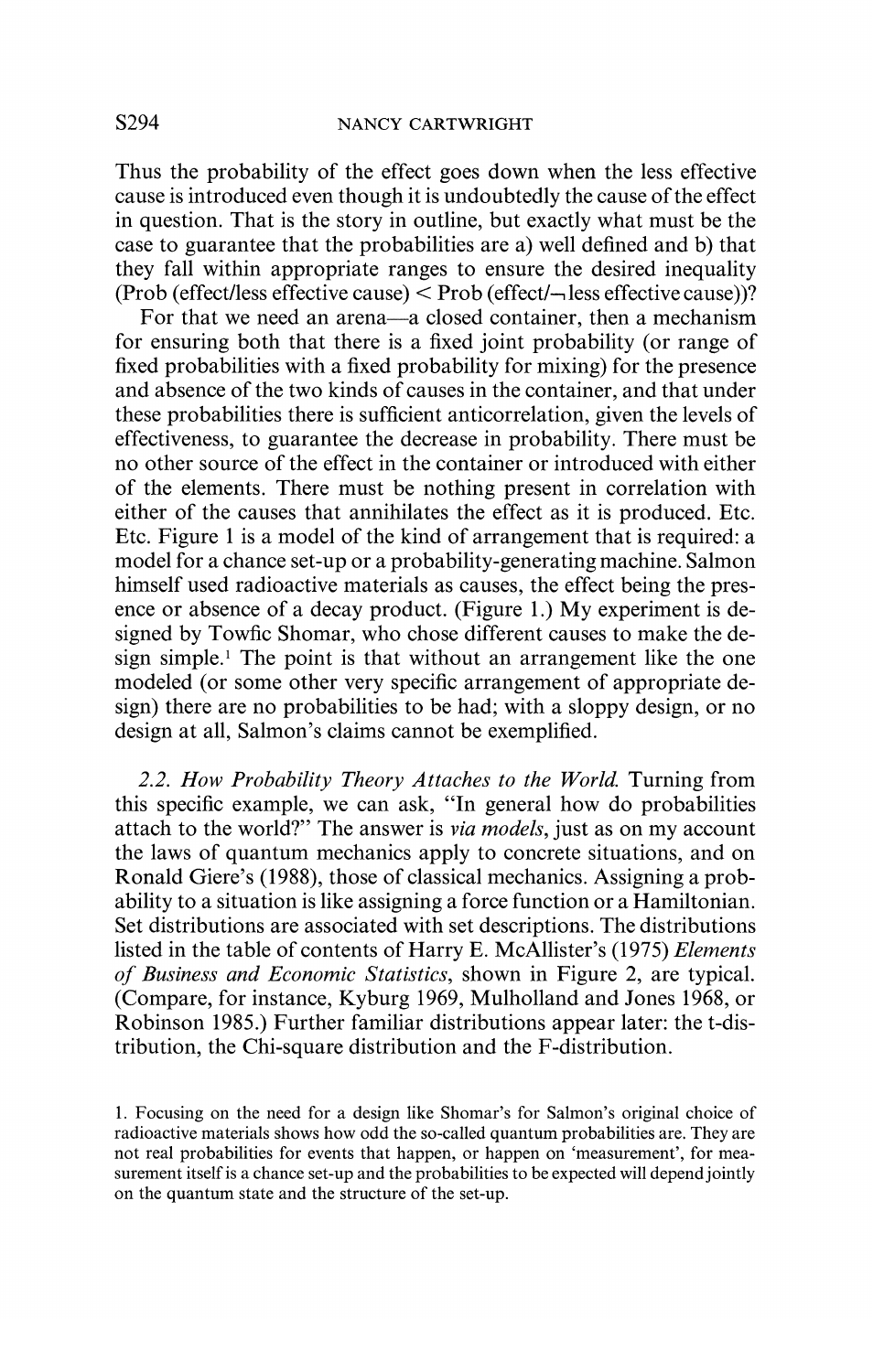

**Figure 1. Consider a radioactive source with a half life such that an alpha particle is on average radiated once every 15 minutes. The source is installed in a cylindrical container opened to a spherical chamber containing a proton. If the radioactive material radiates an alpha particle, the expulsion forces between the alpha particle and the proton push the proton out into the cylindrical box at the other side of the source (see Figure 1A). If the alpha particle is influenced by magnetic field, it will travel through the path toward exit C (as in Figure 1B). Assume that a magnetic field going into the page is turned on in the chamber for 15 minutes and is cut off for 15 minutes. At the moment the magnetic field is off it will cause the upper cylinder to become positivily charged and that will force the proton back into the chamber (as in Figure 1C).** 

**We can assume that the positive charge at the upper cylinder will influence the system for no more than half a minute, allowing the proton influenced by the alpha particle to enter. So, we have the following probabilities:** 

Let  $c =_{\text{df}}$  the presence of an alpha particle,  $e = \frac{d}{dt}$  the proton is forced into the top cylinder,  $m =$ <sub>df</sub> magnetic field in the chamber. **Then we have**   $P (e/c) > P (e/-c)$ **P** (e/c) is very high ( $\sim$  0.9)  $P$  (c &m) = 0 **P** (e/m) is very low ( $\sim 0.1$ ) **So we can conclude that**   $P(e/m) < P(e/- m)$ , because P  $(e/- m) = P(e/c)$  even though m causes e.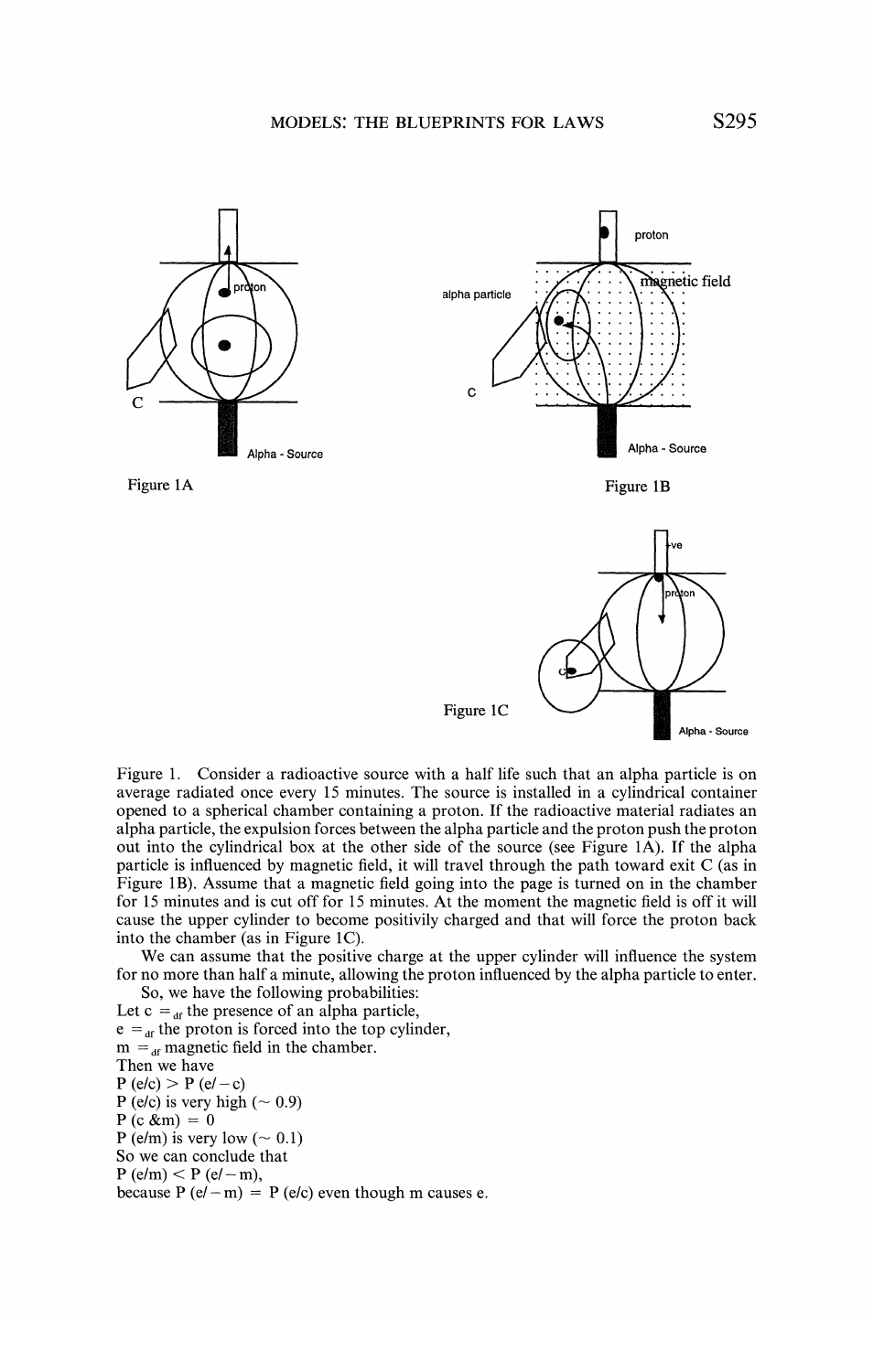| Ch. 6 Probability Distributions |                                                                 |  |
|---------------------------------|-----------------------------------------------------------------|--|
|                                 | 6.1 Introduction                                                |  |
|                                 | 6.2 The Hypergeometric Probability Distributions                |  |
|                                 | 6.3 The Binomial Probability Distributions                      |  |
|                                 | 6.4 The Poisson Probability Distributions                       |  |
|                                 | Parameters of the Poisson                                       |  |
|                                 | Use of the Poisson                                              |  |
|                                 | Expected Gain of the Poisson Probability Distributions          |  |
|                                 | 6.5 The Normal Probability Distributions                        |  |
|                                 | Converting other Normal Distributions to the Statistical Normal |  |
|                                 | Distribution                                                    |  |
|                                 | Applications of Converted Normal Distributions                  |  |
|                                 | 6.6 The Exponential Poisson Distributions                       |  |
|                                 | 6.7 Approximation with Substitute Distributions                 |  |
|                                 | The Binomial as an Approximation to the Hypergeometric          |  |
|                                 | The Poisson as an Approximation to the Hypergeometric and the   |  |
|                                 | Binomial                                                        |  |
|                                 | The Normal Curve Approximation to the Hypergeometric and the    |  |
|                                 | Binomial                                                        |  |
|                                 | An Overall Comparison of Approximation Results                  |  |
|                                 |                                                                 |  |

**Figure 2. Harry E. McAllister, Elements of Business and Economic Statistics. Wiley, NY: 1975.** 

**As in physics, where the description of a situation that appears in the mediating model must be specially prepared before the situation can be fitted to the theory (e.g., once you call something a harmonic oscillator, then mechanics can get a grip on it), so too in probability theory. As we know, the description of events as independent and as equally likely or of samples as random are key. We can illustrate with the simple binomial distribution, which McAllister describes this way: "A large class of problems applicable to situations in business and economics deals with events that can be classified according to two possible outcomes ... If, in addition to having two possible outcomes, the outcome of one particular trial is independent of other trials and if the probability ... is constant for other trials, the binomial probability distribution can be applied" (McAllister 1975, 111).** 

**Again as in physics, in learning probability theory we are taught a**  handful of typical or paradigmatic examples to which, *ceteris paribus*, **the prepared descriptions of the model may be applied (e.g., vibrating strings, pendula, and the modes of electromagnetic fields may all be treated as harmonic oscillators), so probability theory too has its stock examples that show what kinds of more concrete descriptions are likely to support the theoretical descriptions that must be satisfied before the theory can apply. "Uses of the Poisson distribution," McAllister in-**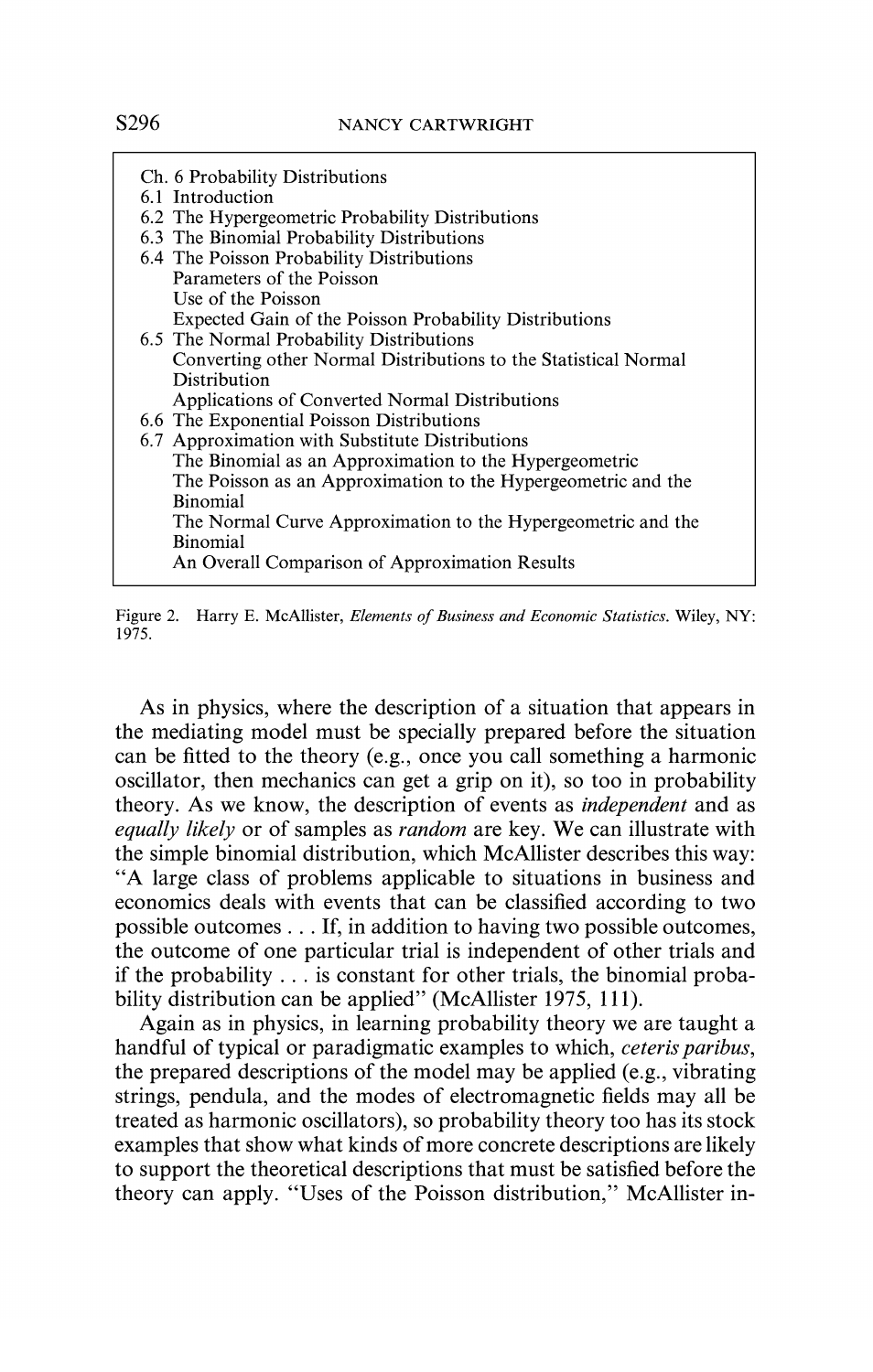**forms us, ". .. include the broad area of theory involving random arrivals such as customers at a drive-in bank, customers at a check-out counter and telephone calls coming into a particular switchboard" (1975, 120). Mulholland and Jones repeat the example of telephone calls in a given period, adding particle emission and the number of minute particles in one milliliter of fluid, as well as a caution: "But there must be a random distribution. If the objects have a tendency to cluster, e.g., larvae eggs, then the Poisson distribution is not applicable" (1968, 167).** 

**The hypergeometric distribution tends to have three kinds of illustrations: defective items (especially in industrial quality control), cards (especially bridge hands), and fish sampling (without replacement of course). And so forth. In each case a given distribution will apply only**  to situations that have certain very specific—and, generally, highly **theoretical-features. Because the requisite features are so theoretical, it is best to supply whatever advice possible about what kinds of situations are likely to possess these features. But these are just rough indications and it is the features themselves that matter: situations that have them-and have no further features that foil them-should give rise to the corresponding probability; and without them, we get no probabilities at all.** 

**2.3. An Economics Example. So far we have looked at the chance set-ups with well-known arrangements of characteristics that feature in probability theory and the corresponding distributions that they give rise to. I would like now to look at an example from an empirical science, in particular economics. Most economic models are geared to produce totally regular behavior, represented, on the standard account, by deterministic laws. My example here is of a model designed to guarantee that a probabilistic law obtains.** 

**The paper we will look at is titled "Loss of Skill during Unemployment and the Persistence of Unemployment Shocks" by Christopher Pissarides (1992). I choose it because, out of a series of employment search models in which the number of jobs available depends on workers' skills and search intensities, Pissarides' is the first to derive results of the kind I shall describe about the probabilities of unemployment in a simple way. The idea investigated in the paper is that loss of skill during unemployment leads to less job creation by employers which leads to continuing unemployment. The method is to produce a model in which** 

 $f_t$  = the probability of a worker getting a job at period t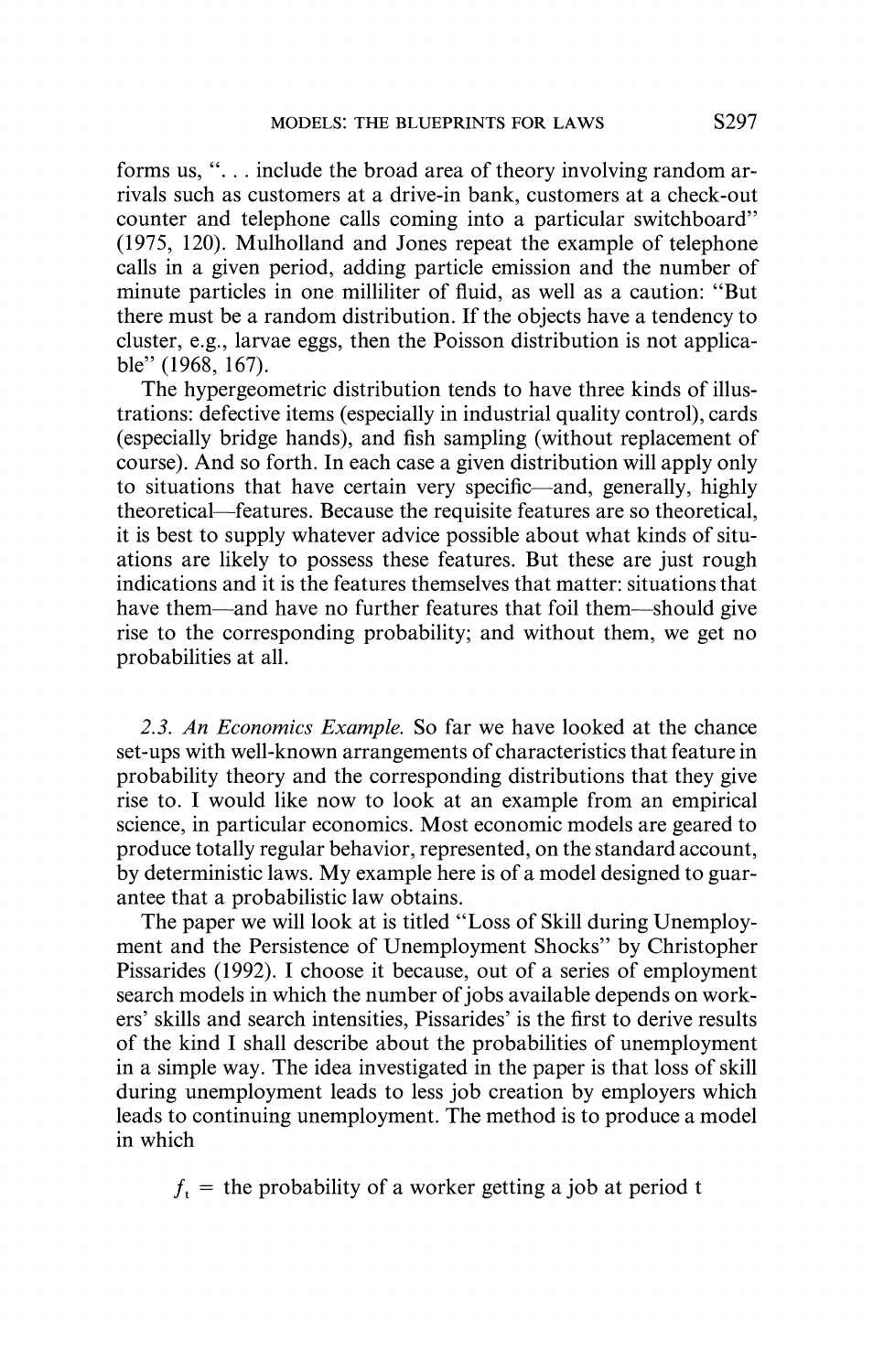- **(i) depends on the probability of getting a job at the previous**  period  $(f_{t-1})$  if there is skill loss during unemployment—i.e., **shows persistence; and**
- (ii) does not depend on  $f_{t-1}$  if not.

**The model supposes that there is such a probability and puts a number of constraints on it in order to derive a further constraint on its dynamics:** 

- (i)  $\partial f_t / \partial f_{t-1} > 0$ , given skill loss
- (ii)  $\partial f_t / \partial f_{t-1} = 0$ , given no loss of skill.

**The point for us is to notice how finely tuned the details of the model plus the constraints on the probability must be in order to fix even a**  well-defined constraint on the *dynamics* of  $f_t$ , let alone  $f_t$  itself.

**The model is for two overlapping generations each in the job market for two periods only: workers come in generations, and jobs are available for one period only so that at the end of each period every worker is, at least for the moment, unemployed. 'Short-term unemployed' refers to 'young' workers just entering the job market at a given time with skills acquired through training plus those employed, and thus practising their skills, in the previous period; 'long-term unemployed' refers to those from the older generation who were not employed in the previous period. The probability f, of a worker getting a job in the between-period search depends critically on x, the number of times a job and worker meet and are matched so that a hire would take place if the job and the worker were both available. By assumption, x at t is**  a determinate function of the number of jobs available at t (J<sub>t</sub>) and the **number of workers available at t (2L). Wages in the model are determined by a static Nash bargain which in the situation dictates that the worker and employer share the output equally and guarantees that all matches of available workers and jobs lead to hiring. The central features of the first model are listed in Figure 3. Variations on the basic model that relax the assumptions that all workers search in the same way and thus have the same probability for a job match are developed in later sections of the paper.** 

**The details of the argument that matter to us can be summarized in three steps. (I follow Pissarides' numbering of formulas, but use primes on a number to indicate formulas not in the text but that follow in logical sequence the numbered formula.)** 

A. A firm's expected profit,  $\pi_t$ , from opening a job at t is (4)  $\pi_t = [1 + f_{t-1} + (1 - f_{t-1})y]$  (L *f*,/J,).  $\mathbf{u}_t = [\mathbf{1} + f_{t-1} + (1 - f_{t-1})\mathbf{y}] (\mathbf{L} f_t/\mathbf{J}_t).$ where  $y = 1$  represents no skill loss,  $y \le 1$  the opposite.

**S298**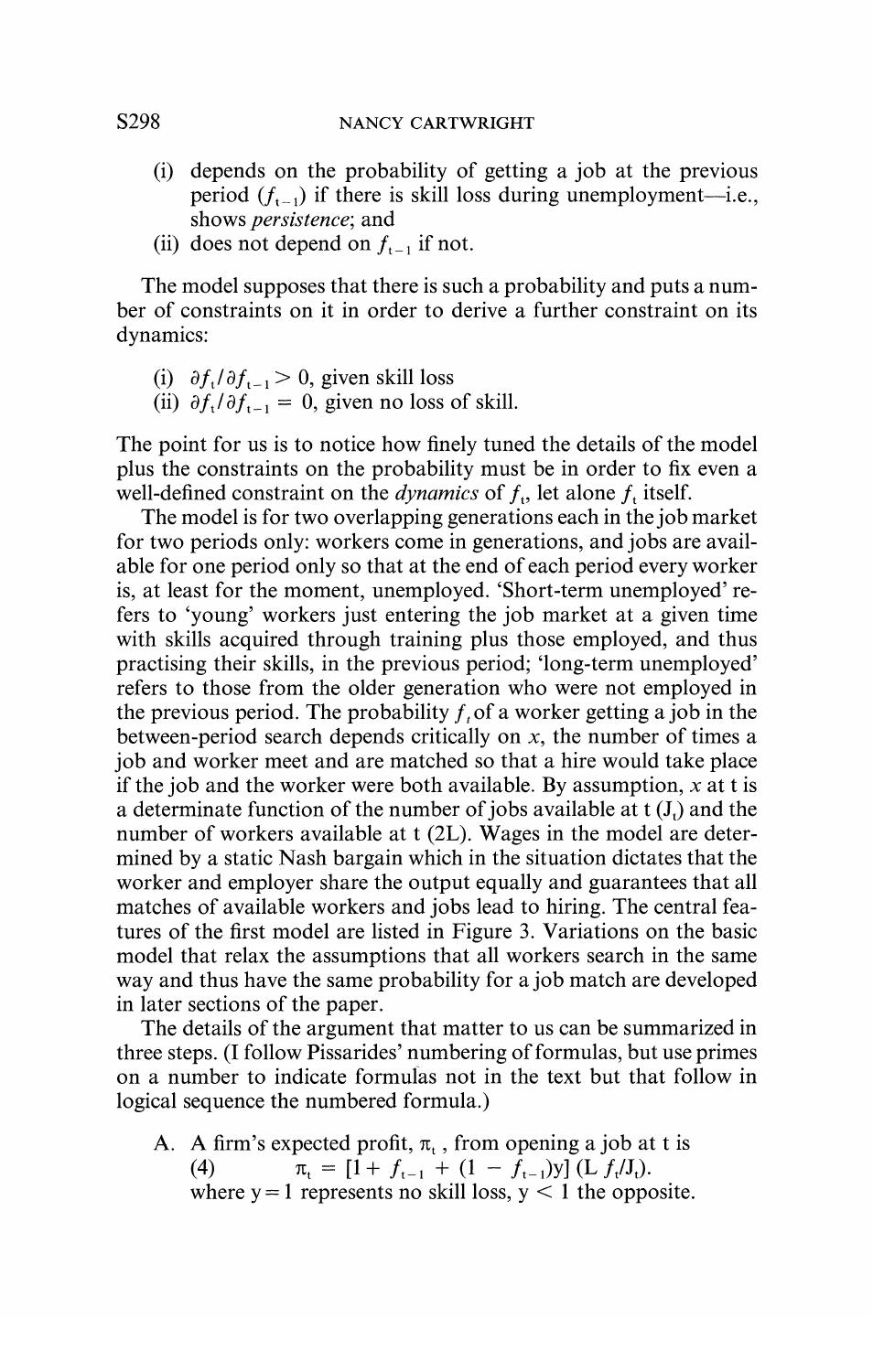| Loss-of-skill during unemployment: Model 1 |                                                                                                                                                             |  |
|--------------------------------------------|-------------------------------------------------------------------------------------------------------------------------------------------------------------|--|
|                                            | 1. Discrete time.                                                                                                                                           |  |
|                                            | 2. Two overlapping generations.                                                                                                                             |  |
|                                            | a. Each of fixed size, L.                                                                                                                                   |  |
|                                            | b. Each generation is in the job market exactly two periods.<br>3. Each job lasts one period only and must be refilled at the beginning of<br>every period. |  |
|                                            | 4. The number of jobs, $J_t$ , available at beginning of period t is<br>endogenous.                                                                         |  |
|                                            | 5. Workers in each of their two life periods are either employed or                                                                                         |  |
|                                            | unemployed.                                                                                                                                                 |  |
|                                            | 6. a. Output for young workers and old, previously employed workers<br>$= 2.$                                                                               |  |
|                                            | b. Output for old, previously unemployed workers = 2y, $0 \le y \le 1$ .<br>$(y<1$ represents skill loss during unemployment.)                              |  |
|                                            | 7. Unemployed workers have 0 output, no utility, no income. (This is                                                                                        |  |
|                                            | relevant to calculating wages and profits.)                                                                                                                 |  |
|                                            | 8. In each period all workers and some jobs are available for matching.                                                                                     |  |
|                                            | 9. Each job must be matched at the beginning of a period to be filled in<br>that period.                                                                    |  |
|                                            | 10. In each period workers and jobs meet at most one partner.                                                                                               |  |
|                                            | 11. The number of matches between a job and a worker is designated by                                                                                       |  |
|                                            | $x$ , where                                                                                                                                                 |  |
|                                            | a. $x$ is at least twice differentiable.                                                                                                                    |  |
|                                            | b. $dx > 0$ , $d^2x < 0$ .                                                                                                                                  |  |
|                                            | c. $x$ is homogeneous of degree 1.                                                                                                                          |  |
|                                            | d. $x(0,2L) = x(J_t, 0) = 0.$                                                                                                                               |  |
|                                            | e. $x (J_v, 2L) \le \max (J_v, 2L)$ .                                                                                                                       |  |
|                                            | 12. There is a probability that a worker meets a job at the beginning of                                                                                    |  |
|                                            | period t, designated by $f_t$ .<br>a. $f_t$ does not depend on what a worker does nor on whether the                                                        |  |
|                                            | worker is employed or unemployed.                                                                                                                           |  |
|                                            | b. $f_t$ is a function only of $J_t$ and L.                                                                                                                 |  |
|                                            | 13. There is a probability that a job meets a worker at the beginning of                                                                                    |  |
|                                            | period t.                                                                                                                                                   |  |
|                                            | a. This probability is independent of what jobs do.                                                                                                         |  |
|                                            | b. This probability is a function only of $J_t$ and $L$ .                                                                                                   |  |
|                                            | 14. The cost of opening a job and securing the output described in $6 =$                                                                                    |  |
|                                            | $1/k$ (whether the job is filled or not).                                                                                                                   |  |
|                                            | 15. Wages are determined by a Nash bargain.                                                                                                                 |  |
|                                            | 16. Workers and employers optimize expected utility.                                                                                                        |  |

**Figure 3.** 

It is crucial that  $f_{t-1}$  appears in this formula. It enters because the **expected profit depends on the probability of a job meeting a shortand a long-term unemployed worker, which in turn depends on the number of long-term unemployed workers available and hence on the**  probability of employment at  $t - 1$ .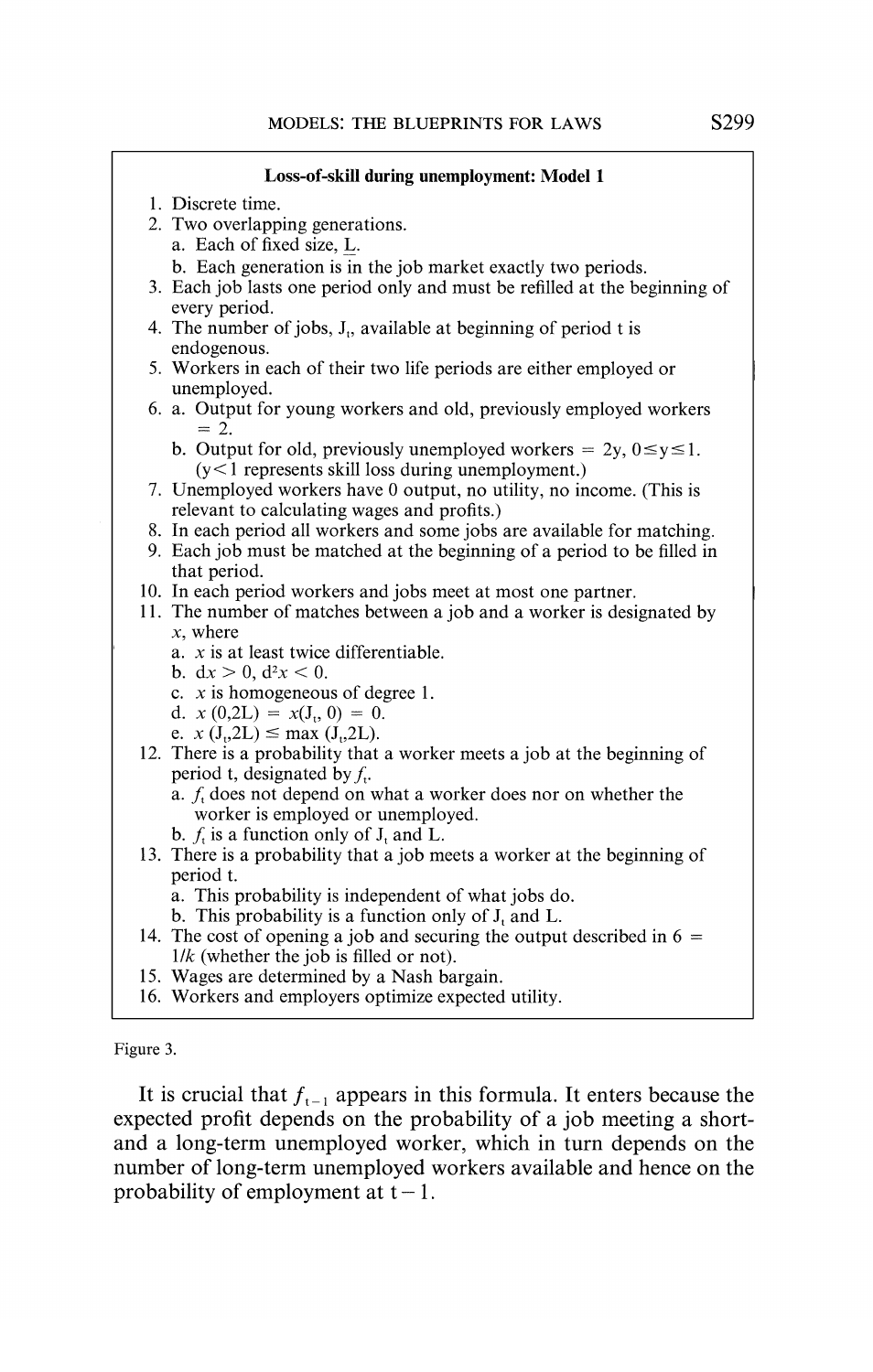- **B. The number of jobs will adjust so that no firm can make a profit by opening one more, which, given that the cost of open**ing a job is  $1/k$ , leads to  $(5')$  $\pi_t = 1/k$ and thus, using (4) to  $(7)$   $J<sub>r</sub> = L$  $\mathbf{J}_t = \mathbf{L}k [1 + \mathbf{y} + (1 - \mathbf{y}) f_{t-1}] f_t$
- **C.** As a part of the previous argument it also follows that  $J_t \geq x$  $(J_n, 2L)$ . In addition

 $f_t = \min \{x \,(J_t, 2L), J_t, 2L\}/2L$ **since the number of hires cannot be greater than the number of jobs or workers available nor the number of meetings that take place. Coupling these with the assumption that the ho**mogeneous function x is of degree 1 gives (8)  $f_x = \min \{x \text{ (J/2L, 1), 1}\}\$  $f_t = \min \{x \text{ (J/2L, 1), 1}\}.$ When  $f_1 = 1$ —full employment—there are no problems. So **consider**  (8')  $f_t = x (J_t/2L, 1).$ **To do so, substitute (7) into (8') to get**   $(9')$   $f_t = x [(k/2){1 + y + (1 - y) f_{t-1}};f_t, 1] = x (0,1)$ **letting**  $\Phi = \frac{d}{dt}(k/2)\{1 + y + (1 - y)f_{t-1}\}f_t$ .

**We are now in a position to draw the two sought-for conclusions, beginning with the second:** 

**(ii) The case where there is no skill loss during unemployment is**  represented by  $y = 1$ . (Short- and long-term workers are equally **productive. See Assumption 6, Figure 3.) Then** 

$$
f_{\rm t}=x\,(k\,f_{\rm t}\,,\,1),
$$

from which we see that  $f_t$  does not depend on  $f_{t-1}$ . Hence with no skill **loss there is no unemployment persistence in this model.** 

(i) When there is skill loss,  $y < 1$ . Differentiating (9') with respect to  $f_{t-1}$  in this case gives

(11) 
$$
[1 - {dx/d\Phi} {k/2} {1 + y + (1 - y) f_{t-1}}] \qquad [ \partial f_t / \partial f_{t-1} ] = (k/2)(1 - y) f_t (dx/d\Phi).
$$

Then by the homogeneity of  $x(\Phi)$ ,

$$
\partial f_t/\partial f_{t-1}\neq 0.
$$

"Thus", as Pissarides concludes, "the dynamics of  $f<sub>t</sub>$  are characterized **by persistence" (1992, 1377).**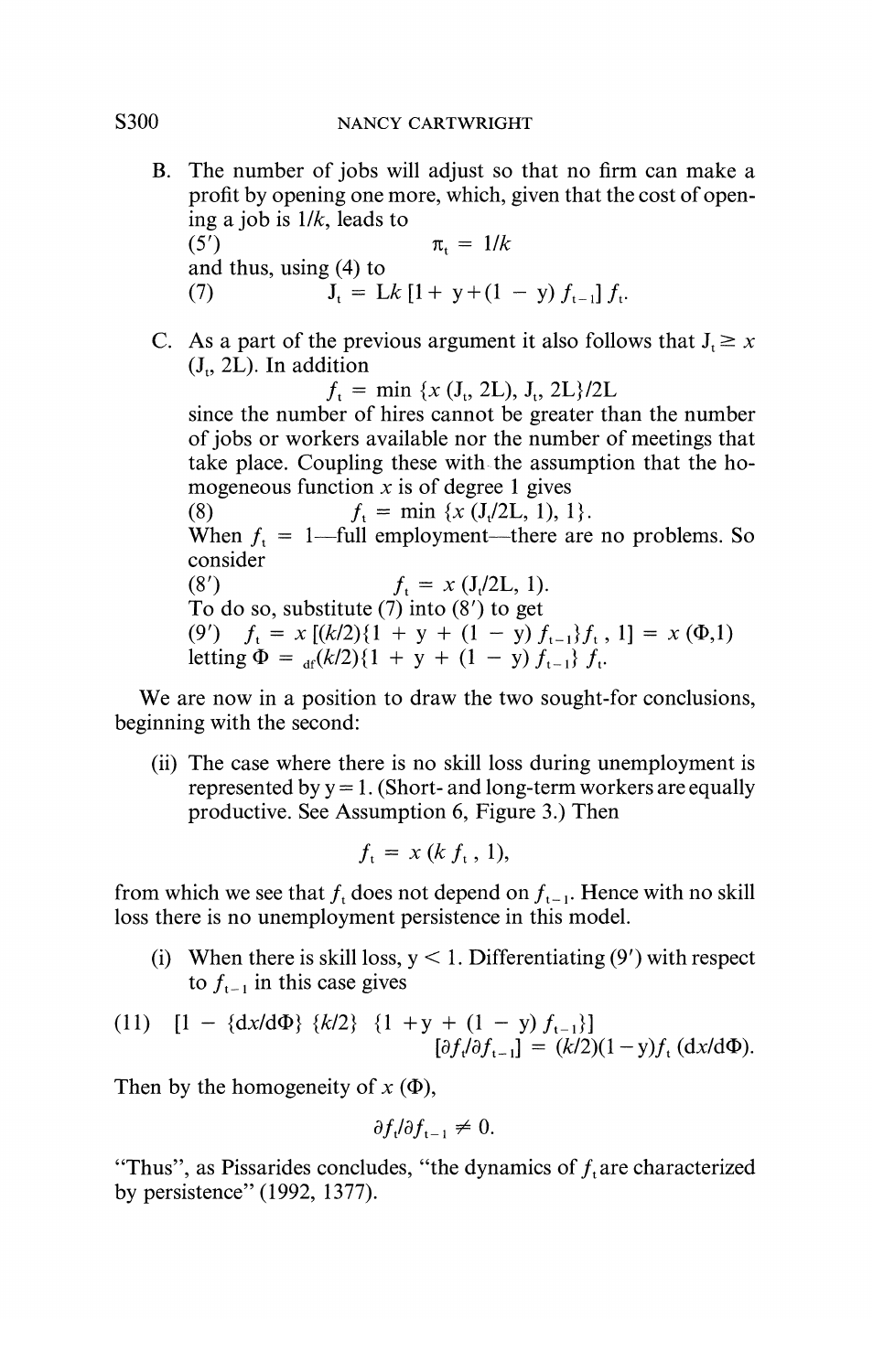**The trick in the derivation is to get f, to be a determinate function**  (via x) of a product of  $f_t$  and  $f_{t-1}$ , x itself is a function of  $J_t$  and L. In this model the product form in x is achieved by getting  $J<sub>i</sub>$ , which is itself **determined by profits to be earned from offering a job, to depend on**  the product of  $f$ , and  $f_{t-1}$ . This comes about because **J**, depends on the **probability of a job being filled by a short- (or long-) term worker, which in turn is equal to the probability of a worker being short- (or**  long-) term unemployed—into which  $f_{t-1}$  enters—times the probability of a short- or long-term worker getting a job, which is indifferently  $f_t$ **for both.** 

**The derivation of persistence, where it occurs, in the rest of the models in the paper also depends on the fact that the relevant probability**  analogous to  $f<sub>i</sub>$  in Model 1 is, through the matching function x, a func**tion of the product of**  $f_t$ **,**  $f_{t-1}$ **. The second model looks to see what happens when the number of jobs is fixed but effort of search varies between the long- and short-term unemployed. In this case the product enters not into the constant factor J of which x is a function, but rather into the second factor, which is not now workers available but units of search effort provided by workers seeking employment. The resulting persistence here is negative**  $(\delta f / \delta f_{t-1} < 0)$  **which is taken to reflect the process in which low employment increases the numbers of long-term unemployed and thereby lowers the search units supplied, which in turn raises the probability of hire per worker which leads to higher search intensity and thus to more hires.** 

**In the third model, where jobs are again endogenous but firms expect the same profit from the short- and the long-term unemployed, the**  product appears in the term S<sub>t</sub> for search units available and through **that in**  $J_t = kf_tS_t$ . Since  $f_t$  here is  $x \left( J_t, S_t \right) / S_t$  for x homogeneous of **degree 1, it disappears again. The last model, where jobs are endogenous and profits differ, is more complicated. The product appears in**  S<sub>t</sub> and also in J<sub>t</sub>, which is no longer a multiple of S<sub>t</sub>, so the product **ends up in both the numerator and denominator of x. Thus, though**  the dynamics of  $f_t$  are constrained to exhibit persistence, the nature of **that persistence is not determinate and could differ depending on what further conditions are added to the model to fix the characteristics of**  the matching function,  $x$ , which is simply hypothesized to exist.

**3. Lessons of the Economics Model. I repeat the lesson I wish to draw from looking at Pissarides' search model. Turn again to Figure 3. It takes a lot of assumptions to define this model and, as we have seen, the exact arrangement matters if consequences are to be fixed about whether there is persistence in the dynamics of unemployment probability or not; those arrangements are clearly not enough to fix the exact**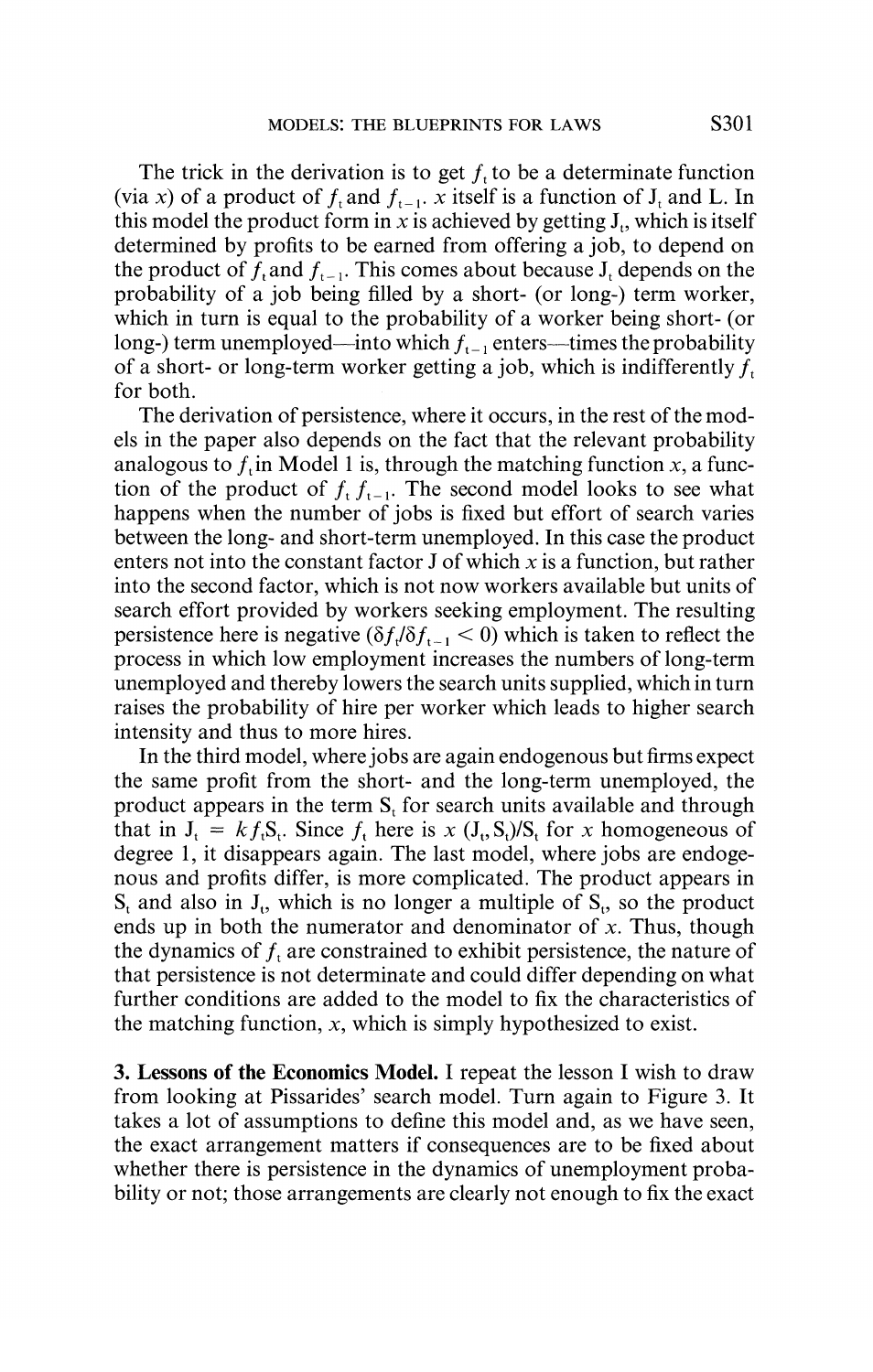**nature of the persistence, let alone the full probability itself. In Model 1, where job openings are endogenous, the dependence of jobs on workers' histories must be engineered just so, so that J, will be a function of**  the product  $f_t f_{t-1}$ . In Model 2, where the product could not possibly enter through **J**, the facts about how workers search must be aligned just right to get the product into S<sub>t</sub>. And so forth.

**My claim is that it takes hyperfine-tuning like this to get a probability. Once we review how probabilities are associated with very special kinds of models before they are linked to the world, both in probability theory itself and in empirical theories like physics and economics, we will no longer be tempted to suppose that just any situation can be described by some probability distribution or other. It takes a very special kind of situation with the arrangements set just right-and not interfered with-before a probabilistic law can arise.** 

**As I noted at the beginning, what is special about these situations can be pointed to by labeling them nomological machines: they are situations with a fixed arrangement of parts where the abstract notions of operation, repetition, and interference have concrete realizations appropriate to a particular law and where, should they operate repeatedly without interference, the outcome produced would accord with that law. (I discuss nomological machines in more detail in "Ceteris Paribus Laws and Socio-Economic Machines" (Cartwright 1995).)** 

**4. Conclusion. I should like to conclude by pointing out a cherished philosophical thesis that the toy physics model we constructed following Wesley Salmon, the catalogue of models from probability theory, and economics models like the loss-of-skills model I have just described all argue against. The thesis is well expressed by John Stuart Mill:** 

**The universe, so far as known to us, is so constituted that whatever is true in any one case is true in all cases of a certain description: the only difficulty is to find what description. (1843, vol. 1, 337)** 

**Mill's claim supposes that laws are a dime a dozen: in any situation whatever happens has some description and some law that covers it under that description. But the way in which laws are attached to the world in highly articulated sciences like physics, probability theory, and economics defies this claim. Here I have argued the case with respect to probabilistic laws. Probabilities characterize the outcomes of chance set-ups and chance set-ups are very special kinds of things. What is true of probabilistic laws is analogously true of laws in general: it takes the very special circumstances of a nomological machine before what is true in one case will reliably happen in other cases of some matching description.**